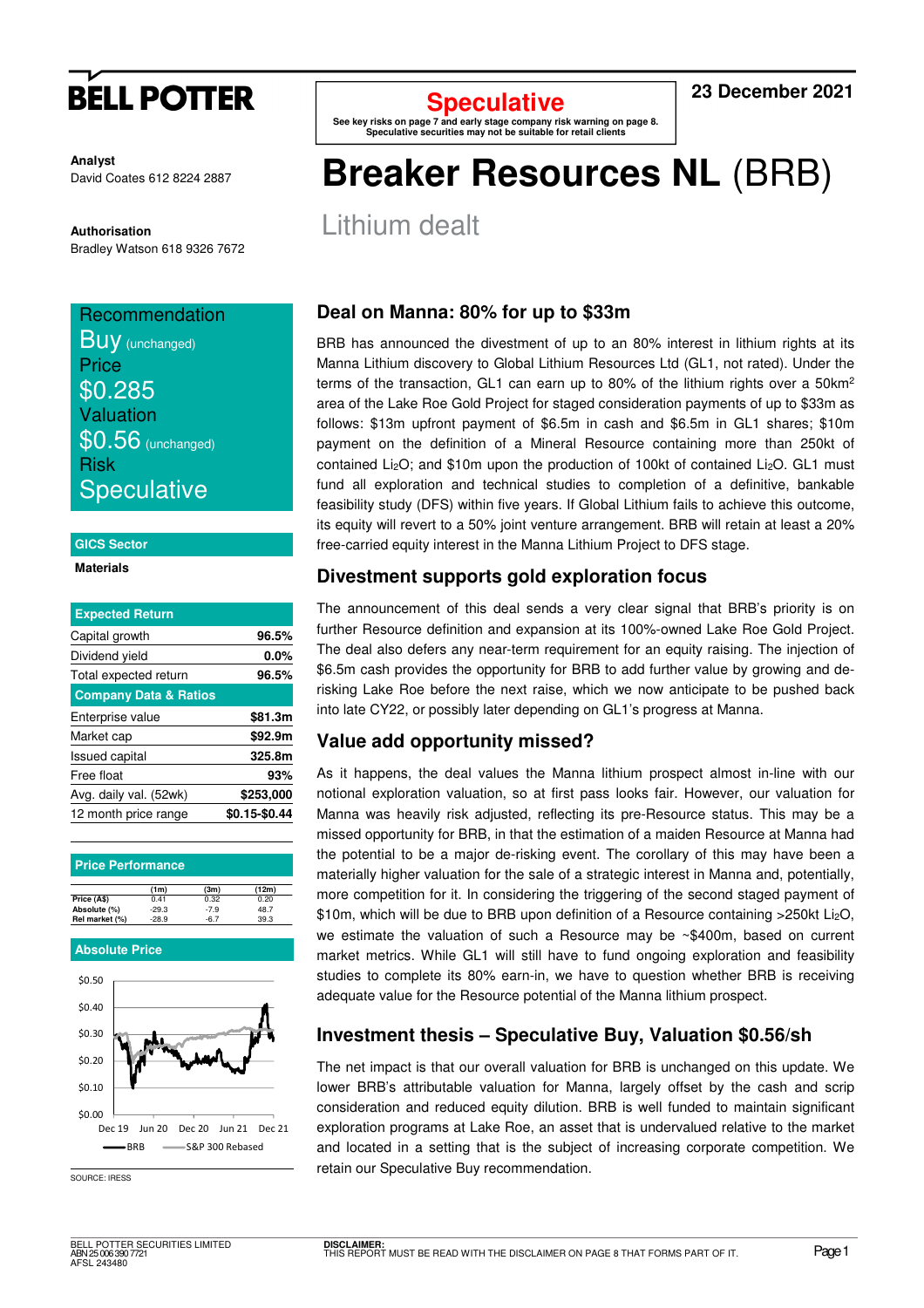# **Solid resource update for Lake Roe**

## **Deal on Manna: 80% for up to \$33m**

BRB has announced the divestment of up to an 80% interest in lithium rights at its Manna Lithium discovery to Global Lithium Resources Ltd (GL1, not rated). Under the terms of the transaction, GL1 can earn up to 80% of the rights to lithium and lithium-related minerals over a 50km<sup>2</sup> area of the Lake Roe Gold Project for staged consideration payments of up to \$33m as follows:

- \$13m upfront payment comprising \$6.5m in cash and \$6.5m GL1 shares, payable by 31 December 2021, to secure the rights;
- \$10m on the definition of a Mineral Resource containing more than 250,000 tonnes of contained Li2O (equivalent to 20Mt @ 1.25% Li2O, for example); and
- \$10m upon the production of 100,000t of contained Li<sub>2</sub>O, (equivalent to approximately 1.67Mt @ 6% spodumene concentrate for example).

GL1 must also fund all exploration and technical studies to completion of a definitive, bankable feasibility study (DFS) within five years. If Global Lithium fails to achieve this outcome, its equity will revert to a 50% joint venture arrangement. BRB will retain at least a 20% free-carried equity interest in the Manna Lithium Project to DFS stage.

### **Deal supports gold exploration focus, defers equity raise**

The announcement of this deal sends a very clear signal that BRB's priority is on further Resource definition and expansion at its 100%-owned Lake Roe Gold Project. From a strategic perspective, we view this as a positive as it removes any ambiguity around the diversion of management resources. The deal also defers any near-term requirement for an equity raising. The injection of \$6.5m cash provides the opportunity for BRB to add further value by growing and de-risking Lake Roe before the next raise, which we now anticipate to be pushed back into late CY22, or possibly later depending on GL1's progress at Manna. This also is a positive, in our view. We are, however surprised at the timing of this deal, which has come earlier than we expected.

## **Value add opportunity missed?**

As it happens, the deal values the Manna lithium prospect almost in-line with our notional exploration valuation for it, so at first pass looks fair. However, our valuation for Manna was heavily risk adjusted, reflecting its pre-Resource status. This may represent a missed opportunity for BRB, in that the estimation of a maiden Resource Estimate at Manna had the potential to be a major de-risking event. The corollary of this may have been a materially higher valuation being realised for the sale of a strategic interest in Manna and, potentially, more competition to acquire it.

In estimating our notional exploration valuation for the Manna lithium prospect, we had referenced lithium sector valuation metrics, including Enterprise Value per tonne of Lithium Carbonate Equivalent (LCE) contained in Resource (EV\$/t LCE). We most recently measured this metric in the market at A\$650/t for ASX-listed lithium development and production companies, adapted from our "Eye on Lithium" sector report.

Comparing this market metric with the consideration being received by BRB and the value of a Resource of the scale that would trigger the second staged cash payment shows a material disconnect. We can only estimate the cost of drilling out this Resource, but given it is near surface and could be achieved in the lower confidence Inferred category, we expect it would be less than \$5-10m.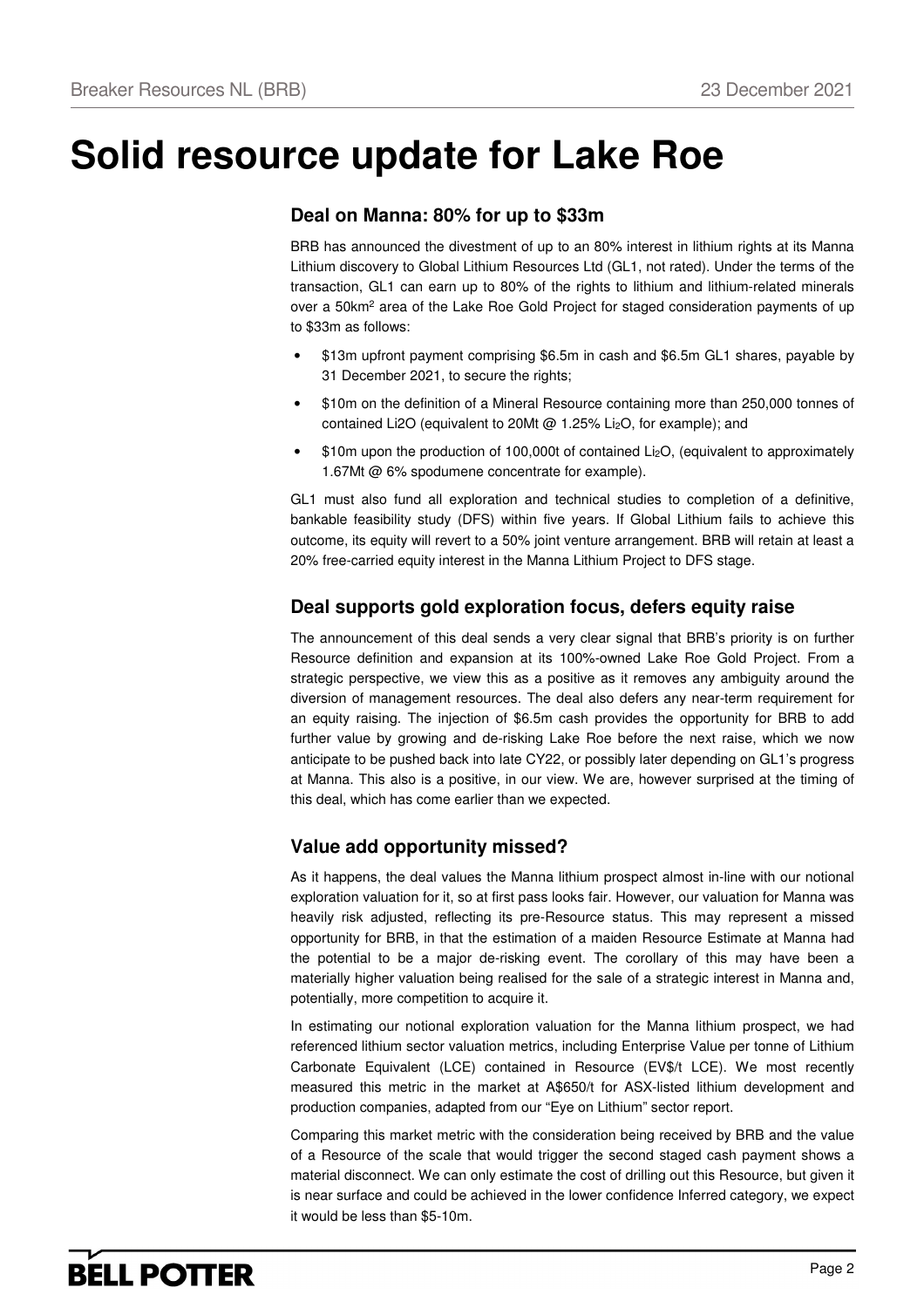| Table 1 - Resource, Reserve & production comparisons |        |                                   |                                  |                        |                       |                                                          |                            |
|------------------------------------------------------|--------|-----------------------------------|----------------------------------|------------------------|-----------------------|----------------------------------------------------------|----------------------------|
| Name (ASX code)                                      | EV(5m) | <b>Total LCE</b><br>Resource (Mt) | <b>Total LCE</b><br>Reserve (Mt) | EV<br>/Resource (\$/t) | EV<br>/Reserve (\$/t) | <b>Expected annual</b><br><b>LCE</b> production*<br>(kt) | EV to production<br>(\$/t) |
| Pilbara Minerals (PLS)                               | 8,365  | 8.2                               | 4.7                              | 1,025                  | 1,780                 | 75                                                       | 111                        |
| Orocobre (ORE)                                       | 5,649  | 18.5                              | 2.7                              | 305                    | 2,097                 | 113                                                      | 50                         |
| Liontown Resources (LTR)                             | 2,879  | 5.8                               | 2.5                              | 500                    | 1,174                 | 52                                                       | 56                         |
| AVZ Minerals (AVZ)                                   | 2,347  | 8.3                               | 2.7                              | 281                    | 870                   | 53                                                       | 44                         |
| Ioneer (INR)                                         | 1,437  | 0.6                               | 0.3                              | 2,300                  | 4,956                 | 10                                                       | 148                        |
| Vulcan Energy Resources (VUL)                        | 1,244  | 14.0                              | 1.1                              | 89                     | 1,111                 | 35                                                       | 35                         |
| Lake Resources (LKE)                                 | 1,034  | 3.3                               | 0.0                              | 313                    | na                    | 19                                                       | 54                         |
| Sayona Mining (SYA)                                  | 824    | 1.8                               | 0.4                              | 447                    | 2,293                 | 24                                                       | 34                         |
| Core Lithium (CXO)                                   | 742    | 0.5                               | 0.2                              | 1,550                  | 3,063                 | 29                                                       | 25                         |
| Argosy Minerals (AGY)                                | 313    | 0.2                               | 0.0                              | 1,418                  | na                    | 11                                                       | 29                         |
| Piedmont Lithium (PLL)                               | 205    | 1.7                               | 0.6                              | 122                    | 334                   | 35                                                       | 6                          |
| Lithium Power International (LPI)                    | 126    | 1.5                               | 0.4                              | 85                     | 331                   | 10                                                       | 12                         |
| Jindalee Resources (JRL)                             | 103    | 10.1                              | 0.0                              | 10                     | na                    | na                                                       | na                         |
|                                                      |        |                                   |                                  |                        |                       |                                                          |                            |
| Mean                                                 |        |                                   |                                  | 650                    | 1,801                 |                                                          | 50                         |
| Median                                               |        |                                   |                                  | 313                    | 1,477                 |                                                          | 40                         |

The comparison table below shows a range of valuation metrics for ASX-listed lithium companies, including EV\$/t LCE in Resource.

SOURCE: COMPANY DATA, IRESS, BELL POTTER SECURITIES ESTIMATES AS AT 23/12/21 NOTE: \* EXPECTED PRODUCTON FROM EXISTING OPERATIONS AND/OR PROJECTS BEING DEVELOPED

**Note:** Lithium carbonate equivalent (LCE) is the common unit of measurement used when comparing hard rock and brine lithium Resources, Reserves and production. LCE adjusts non-lithium carbonate figures to the equivalent lithium carbonate tonnes required to generate the same amount of lithium metal.

In considering the triggering of the second staged payment of \$10m, which will be due to BRB upon definition of a Resource containing >250kt Li2O (equivalent to ~620kt LCE), we estimate the valuation of such a Resource may be ~\$400m, based on current market metrics of A\$650/t. While GL1 will still have to fund ongoing exploration and feasibility studies to complete its 80% earn-in, we have to question whether BRB is receiving adequate value for the Resource potential of the Manna lithium prospect.

### **Changes to our valuation**

We make a number of changes to our valuation for BRB on announcement of this transaction, including:

- Updating our estimate of BRB's cash position to reflect the first staged payment of \$6.5m. We also include the of 10.3m GL1 shares issued to BRB as part of the first staged payment, which have a current market value of \$7.5m;
- Lowering our standard equity raising assumption, reflecting BRB's strengthened balance sheet;
- Revising our exploration valuation for BRB's interest in the Manna lithium prospect. We now attribute an implied valuation for Manna of \$41.3m, directly reflecting the deal metrics of \$33m for an 80% interest. While the earn-in milestones are not specifically disclosed, it appears that the execution of the deal will result in GL1 retaining at least a 50% interest in Manna. Thus, we reduce BRB's interest to 50%.

Our valuation for Manna is effectively unchanged but we lower BRB's attributable interest to 50%. This reduction is largely offset by the cash and scrip consideration received. We also reduce our assumed equity raise, reducing its dilutive effect on our equity valuation. The net impact is that our overall valuation for BRB is unchanged on this update, at \$0.56/sh.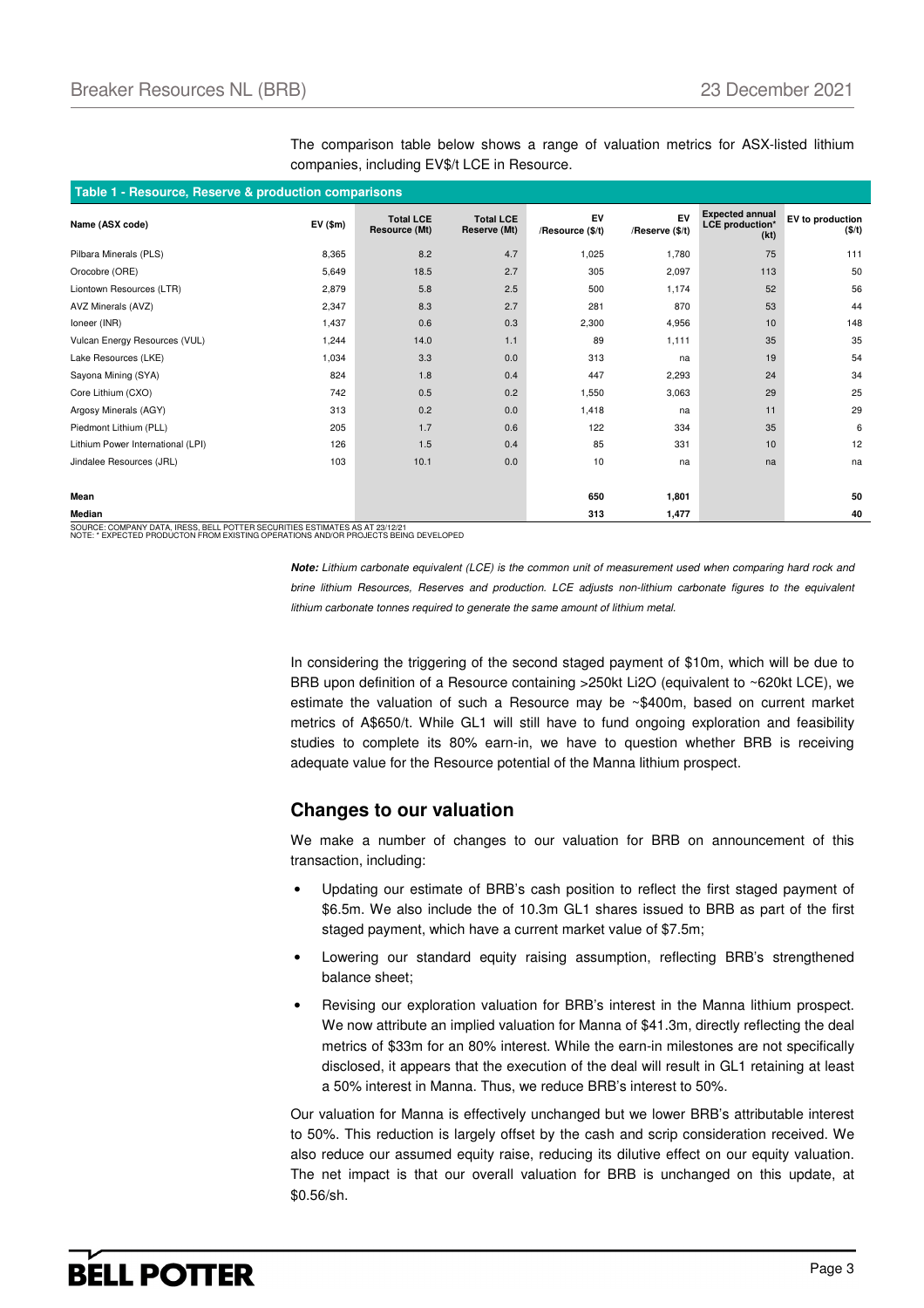### **Upcoming catalysts**

Key upcoming catalysts for BRB include:

- Ongoing Resource drilling and project development updates for the Lake Roe Gold Project;
- Potential corporate activity related to the Lake Roe gold project; and
- The advancement of the Manna lithium prospect under GL1's management and the achievement of development milestones triggering valuation uplift and staged payments to BRB.

### **Share price performance vs ASX Gold Index (XGD)**



SOURCE: IRESS AND BELL POTTER SECURITIES CALCULATIONS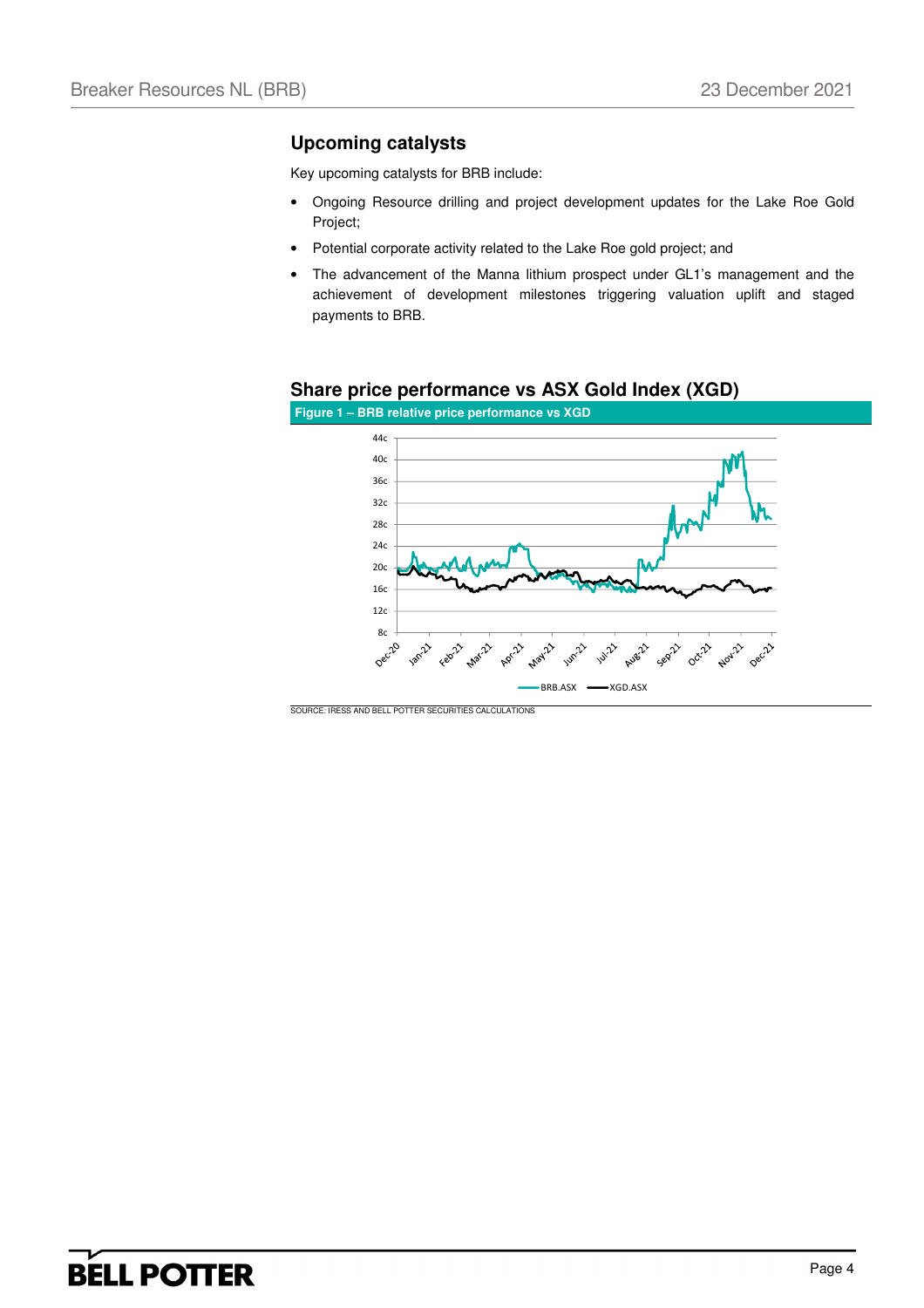# **Breaker Resources NL (BRB)**

## **Company description**

Breaker Resources NL (BRB) is an Australian domiciled, Perth based gold exploration company, with the objective of applying modern, systematic exploration techniques to the largely under-explored Eastern Goldfields Superterrane (EGST) of Western Australia.

BRB's flagship asset and prime focus is its 100% owned Lake Roe Gold Project located 100km east of Kalgoorlie, 60km south-southeast of the operating 3.5Moz Carosue Dam gold mine, and 35km north of the operating 0.9Moz Karonie gold mine. The project comprises a tenement package with an overall area of 556km<sup>2</sup>. A Mineral Resource Estimate of 31.9Mt at 1.6g/t Au for 1.68Moz Au contained was released in December 2021.

## **Investment thesis – Speculative Buy, Valuation \$0.56/sh**

The net impact is that our overall valuation for BRB is unchanged on this update. We lower BRB's attributable valuation for Manna, largely offset by the cash and scrip consideration and reduced equity dilution. BRB is well funded to maintain significant exploration programs at Lake Roe, an asset that is undervalued relative to the market and located in a setting that is the subject of increasing corporate competition. We retain our Speculative Buy recommendation.

## **Valuation methodology**

BRB is a gold exploration company whose main asset is its 100% owned Lake Roe Gold Project. This project has a Resource of 31.9Mt at 1.6g/t Au for 1.68Moz Au contained. Our valuation methodology applies a market-based Enterprise Value per Resource ounce (EV/oz) metric which we use as a basis to value BRB's existing Resource base. This is incorporated with a DCF valuation of corporate overheads, BRB's last reported net cash position, capital structure and notional exploration valuation for other assets. We also make an allowance for an equity raising within the next 12 months, consistent with our valuation methodology for exploration companies. Our sum-of-the-parts equity valuation is summarised below:

| <b>Table 2 - BRB valuation summary</b>                                                         |       |                                |
|------------------------------------------------------------------------------------------------|-------|--------------------------------|
| Ordinary shares (m)<br>Options outstanding (m)<br>Assumed equity raise (m)<br><b>Diluted m</b> |       | 325.8<br>20.2<br>30.8<br>376.8 |
| Sum-of-the-parts                                                                               | \$m   | \$/sh                          |
| Gold exploration                                                                               | 160.0 | 0.49                           |
| Other exploration                                                                              | 20.6  | 0.06                           |
| Corporate overheads                                                                            | (3.4) | (0.01)                         |
| Subtotal (EV)                                                                                  | 177.2 | 0.54                           |
| Net cash (debt)                                                                                | 11.6  | 0.04                           |
| Equity investments                                                                             | 7.5   | 0.02                           |
| Total (undiluted)                                                                              | 196.4 | 0.60                           |
| Cash from options                                                                              | 7.2   | @ 0.36                         |
| Assumed equity raise                                                                           | 8.0   | @ 0.26                         |
| Total (fully diluted)                                                                          | 211.6 | 0.56                           |
| SOURCE: BELL POTTER SECURITIES ESTIMATES                                                       |       |                                |

With upside of 96.5% from the last closing share price, we retain our Speculative Buy recommendation.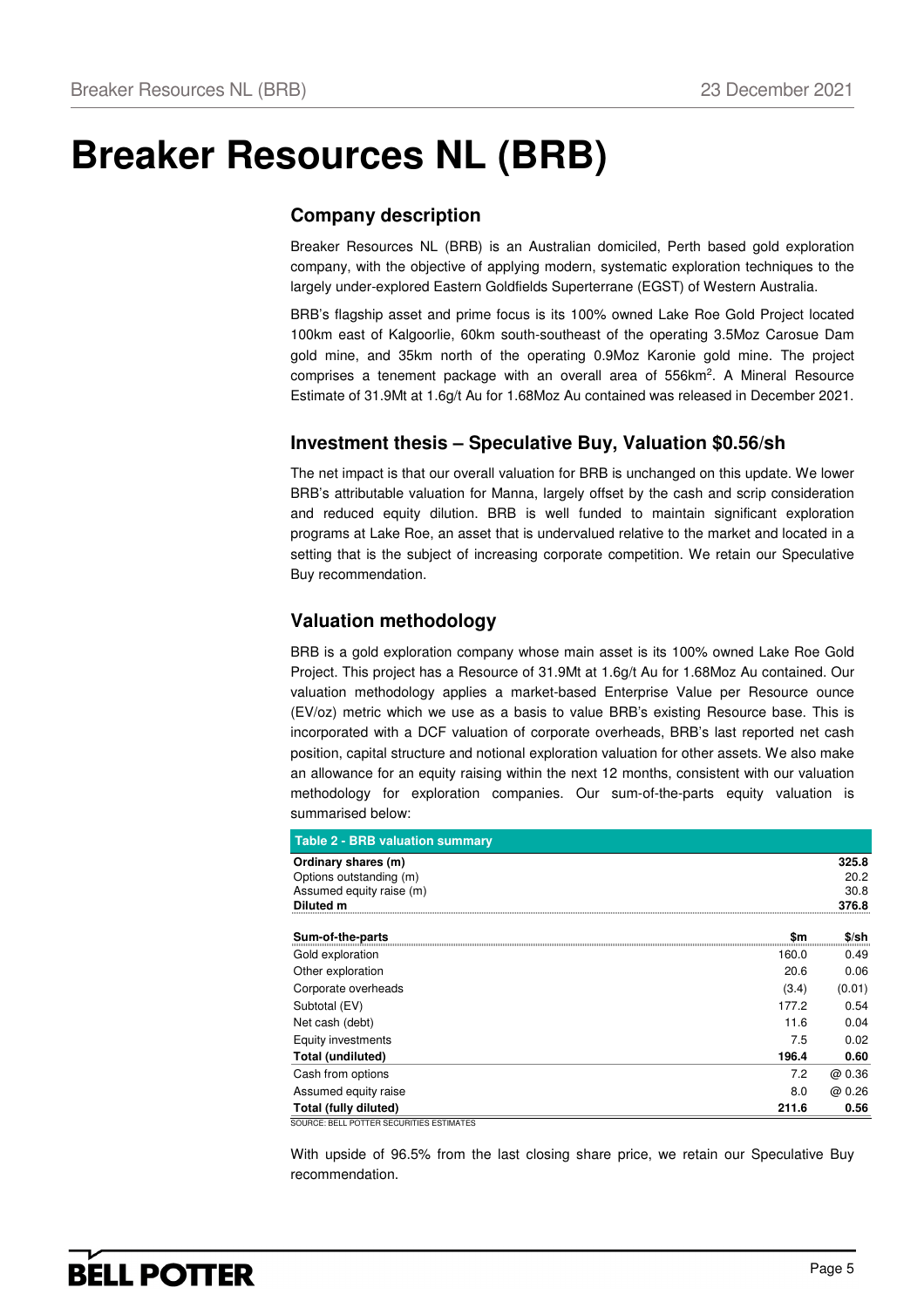### **Capital structure**

BRB's latest capital structure is summarised below:

| Table 3 - BRB capital structure summary |       |                                      |                                        |  |
|-----------------------------------------|-------|--------------------------------------|----------------------------------------|--|
| Shares on issue                         | m     |                                      | ,,,,,,,,,,,,,,,,,,,,,,,,,,,,,<br>325.8 |  |
| Performance shares / other              | m     |                                      | 0.0                                    |  |
| Total shares on issue                   | m     |                                      | 325.8                                  |  |
| Share price                             | \$/sh |                                      | 0.285                                  |  |
| Market capitalisation                   | \$m   |                                      | 92.9                                   |  |
| Net cash                                | \$m   |                                      | 11.6                                   |  |
| Enterprise value (undiluted)            | Sm    |                                      | 81.3                                   |  |
| Options outstanding (m)                 | m     | (wtd avg ex. price \$0.36 per share) | 20.2                                   |  |
| Options (in the money)                  | m     |                                      | 8.2                                    |  |
| Issued shares (diluted for itm options) | m     |                                      | 334.1                                  |  |
| Market capitalisation (diluted)         | m     |                                      | 95.2                                   |  |
| Net cash $+$ options                    | \$m   |                                      | 13.6                                   |  |
| Enterprise value (diluted)              | Sm    |                                      | 81.6                                   |  |

SOURCE: COMPANY DATA AND BELL POTTER SECURITIES ESTIMATES

## **Top shareholders**

BRB's largest shareholder is the Electrum Strategic Opportunities Fund (10.7%) and Paulson & Co. (10.0%). Electrum came onto the register via placements in November 2019 and July 2020. Paulson & Co. came onto the register via the July 2020 placement. Managing Director, Tom Sanders holds 7.3%.

| Table 4 - BRB top shareholders   |          |      |
|----------------------------------|----------|------|
| <b>Shareholder</b>               | %        | m    |
| Electrum Strategic Opportunities | 10.7%    | 34.7 |
| Paulson&Co                       | $10.0\%$ | 32.6 |
| <b>TS&amp;H Sanders</b>          | 7.3%     | 23.9 |
| <b>Franklin Resources</b>        | 6.4%     | 20.8 |

SOURCE: IRESS, COMPANY REPORTS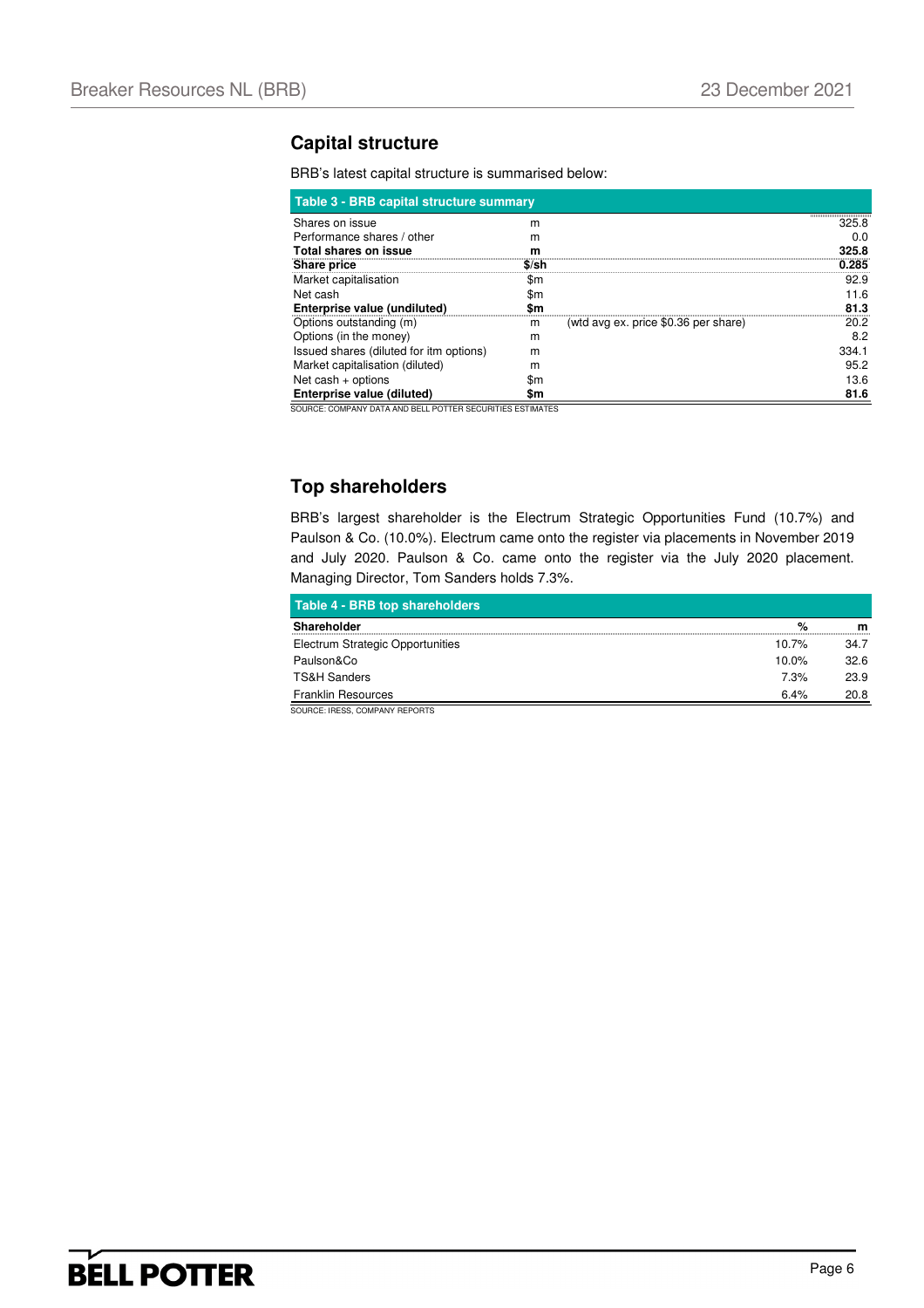## **Resource sector risks**

Risks to BRB include, but are not limited to:

- **Operating and development risks:** Mining companies' assets are subject to risks associated with their operation and development. Risks for each company can be heightened depending on method of operation (e.g. underground versus open pit mining) or whether it is a single mine company. Development of mining assets may be subject to receiving permits, approvals timelines or weather events, causing delays to commissioning and commercial production.
- **Occupational health and safety risks.** Mining companies are particularly exposed to OH&S risks due to the inherent hazards of the operating environment and the human resource intensity of the activities undertaken.
- **COVID-19 risks:** Mining companies' rely on freedom of movement of workforces, functioning transport routes, reliable logistics services including road, rail, aviation and ports in order to maintain operations and get their products to market. They also rely on liquid, functioning markets to sell their products. Measures being put in place to combat the COVID-19 pandemic are posing risks to these conditions.
- **Operating and capital cost fluctuations:** The cost and availability of exploration, development and mining inputs can fluctuate widely and cause significant differences between planned and actual operating and capital costs. Key operating costs are linked to energy and labour costs as well as access to, and availability of, technical skills, operating equipment and consumables.
- **Commodity price and exchange rate fluctuations:** The future earnings and valuations of exploration, development and producing Resources companies are subject to fluctuations in underlying commodity prices and foreign currency exchange rates.
- **Funding and capital management risks:** Funding and capital management risks can include access to debt and equity finance, maintaining covenants on debt finance, managing dividend payments and managing debt repayments. Exploration and development companies with no sales revenues are reliant on access to equity markets and debt financing to fund the advancement and development of their projects.
- **Resource growth and mine life extensions:** The viability of future operations and the earnings forecasts and valuations reliant upon them may depend upon resource and reserve growth to extend mine lives, which is in turn dependent upon exploration success, of which there are no guarantees.
- **Regulatory changes risks:** Changes to the regulation of infrastructure and taxation (among other things) can impact the earnings and valuation of mining companies.
- **Sovereign risks:** Mining companies' assets are subject to the sovereign risks of the jurisdiction within which they are operating.
- **Corporate/M&A risks:** Risks associated with M&A activity including differences between the entity's and the market's perception of value associated with completed transactions.